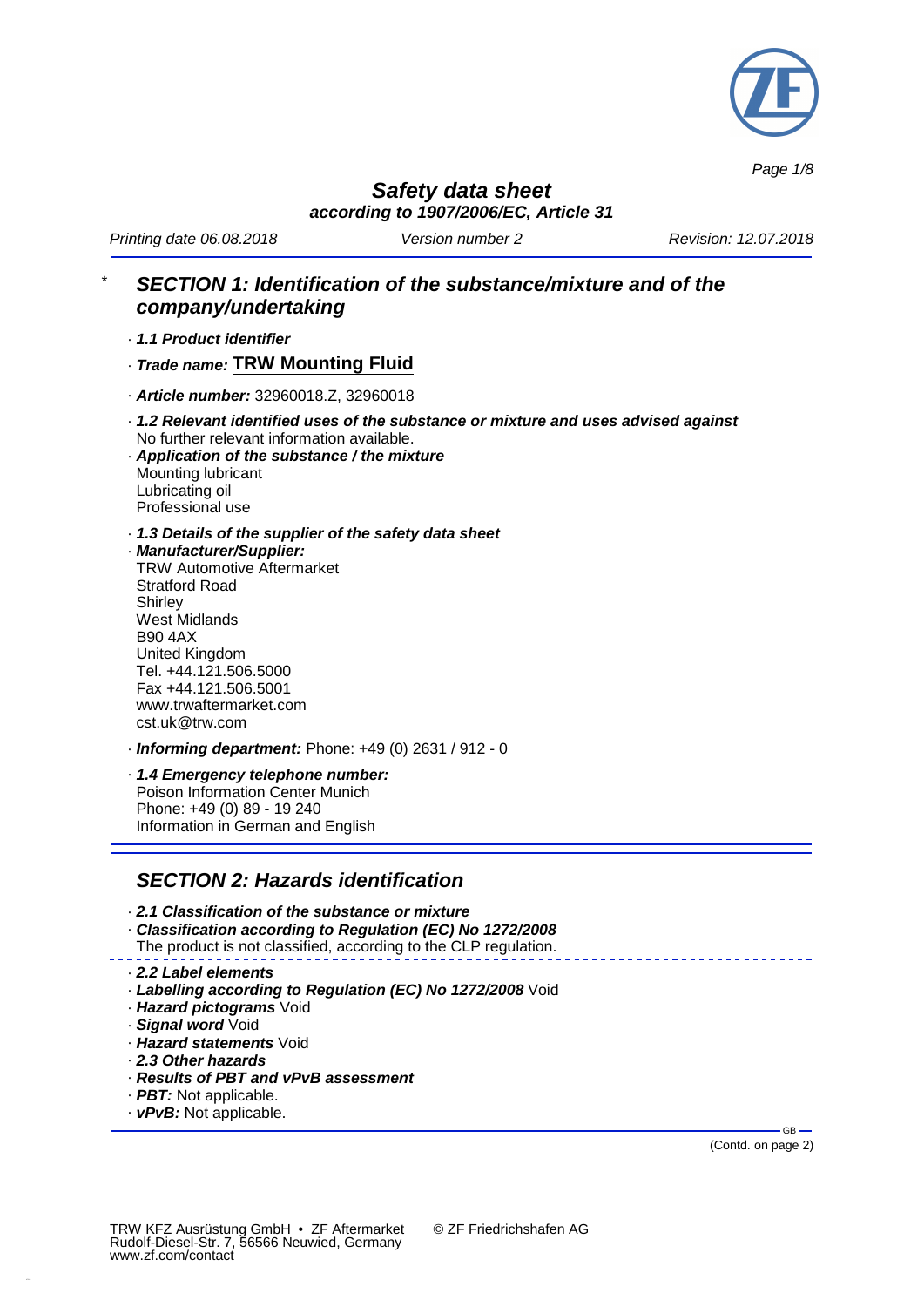

*Page 2/8*

# *Safety data sheet*

*according to 1907/2006/EC, Article 31*

*Printing date 06.08.2018 Version number 2 Revision: 12.07.2018*

#### *Trade name:* **TRW Mounting Fluid**

(Contd. from page 1)

# \* *SECTION 3: Composition/information on ingredients*

- · *3.2 Chemical characterisation: Mixtures*
- · *Description:* Mixture of the substances listed below including additives not requiring identification.
- · *Dangerous components:* Void
- · *Additional information* For the wording of the listed hazard phrases refer to section 16.

## *SECTION 4: First aid measures*

· *4.1 Description of first aid measures*

- · *General information* Take affected persons into the open air.
- · *After inhalation* Supply fresh air; consult doctor in case of symptoms.
- · *After skin contact*

Remove contaminated clothing.

- Wash with water and soap.
- If skin irritation continues, consult a doctor.
- · *After eye contact*
- Rinse opened eye for several minutes under running water. If symptoms persist, consult doctor.
- · *After swallowing* Rinse out mouth.

Call a doctor immediately.

· *4.2 Most important symptoms and effects, both acute and delayed* sickness

Gastric or intestinal trouble vomiting

· *4.3 Indication of any immediate medical attention and special treatment needed* No further relevant information available.

# *SECTION 5: Firefighting measures*

#### · *5.1 Extinguishing media*

· *Suitable extinguishing agents*

Extinguishing powder, foam or water jet. Fight larger fires with water jet or alcohol-resistant foam. Use fire fighting measures that suit the environment.

· *For safety reasons unsuitable extinguishing agents* Water with a full water jet.

· *5.2 Special hazards arising from the substance or mixture* Do not inhale smoke and combustion products. During incomplete combustion carbon monoxide can be formed. Can be released in case of fire: Nitrogen oxides (NOx) · *5.3 Advice for firefighters*

- · *Protective equipment:* Wear self-contained breathing apparatus.
- · *Additional information*

Remove goods in stock from incendiary zone, if possible.

(Contd. on page 3)  $-GB -$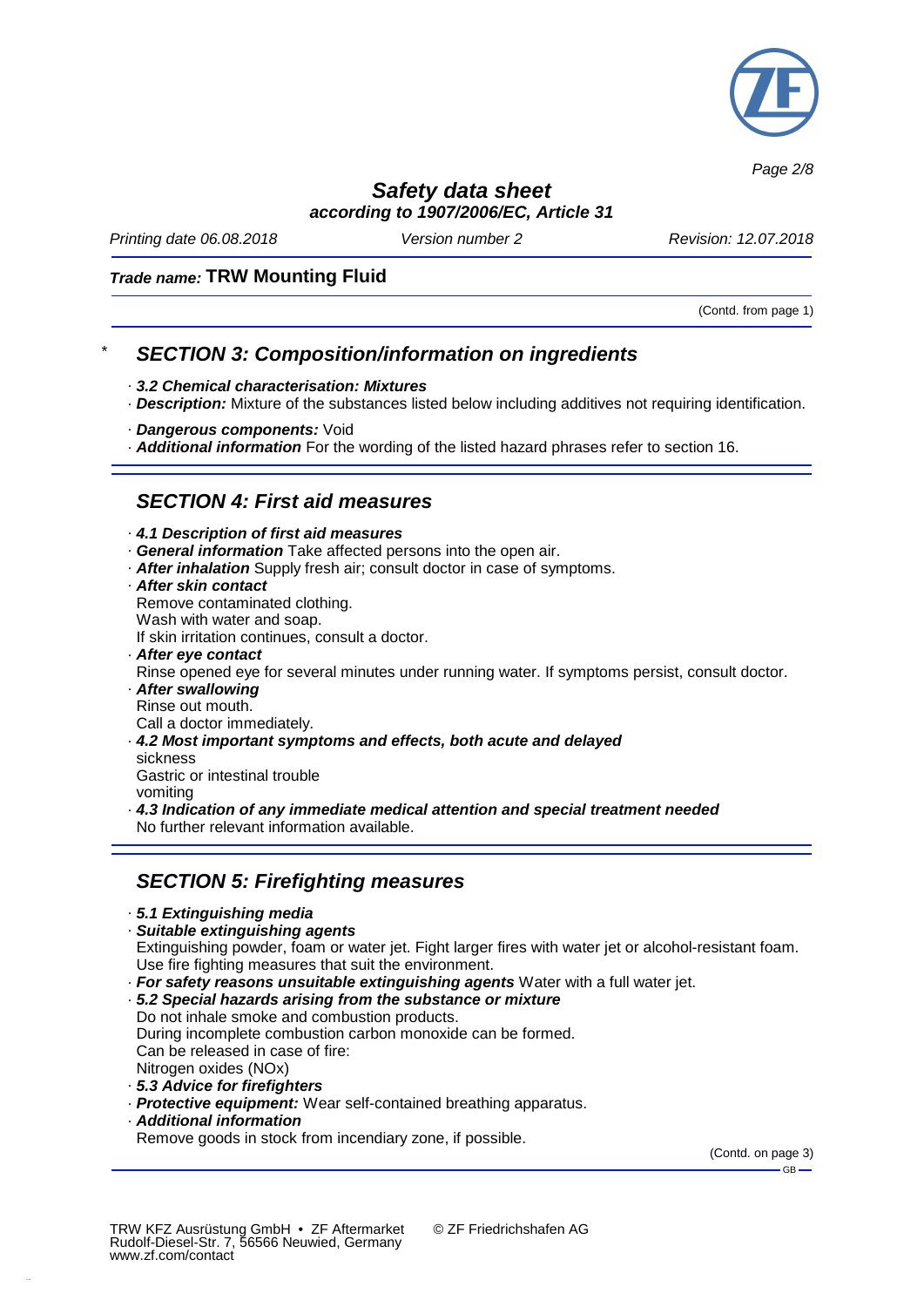

*Page 3/8*

# *Safety data sheet*

*according to 1907/2006/EC, Article 31*

*Printing date 06.08.2018 Version number 2 Revision: 12.07.2018*

(Contd. from page 2)

#### *Trade name:* **TRW Mounting Fluid**

Use water to keep fire exposed containers cool.

#### *SECTION 6: Accidental release measures*

- · *6.1 Personal precautions, protective equipment and emergency procedures* Particular danger of slipping on leaked/spilled product. · *6.2 Environmental precautions:* Clean contaminated surfaces thoroughly.
- Do not allow to enter drainage system, surface or ground water. · *6.3 Methods and material for containment and cleaning up:* Absorb with liquid-binding material (sand, diatomite, acid binders, universal binders). Dispose of contaminated material as waste according to section 13. Clean the accident area carefully; suitable cleaners are: warm water and cleaning agent
- · *6.4 Reference to other sections* See Section 7 for information on safe handling See Section 8 for information on personal protection equipment. See Section 13 for information on disposal.

# *SECTION 7: Handling and storage*

- · *7.1 Precautions for safe handling* Avoid contact with eyes and skin. Ensure good ventilation/exhaustion at the workplace. Don't eat, drink or smoke while working.
- · *Information about protection against explosions and fires:* No special measures required.
- · *7.2 Conditions for safe storage, including any incompatibilities*
- · *Storage*
- · *Requirements to be met by storerooms and containers:* Store only in the original container. Keep container tightly closed and store upright to prevent any spill of product.
- · *Information about storage in one common storage facility:*
- Store away from oxidising agents. Store away from foodstuffs.
- · *Further information about storage conditions:* Keep away from ignition sources. Store in cool, dry conditions in well sealed containers. Protect from direct sunlight.
- · *7.3 Specific end use(s)* No further relevant information available.

(Contd. on page 4)

 $-GB$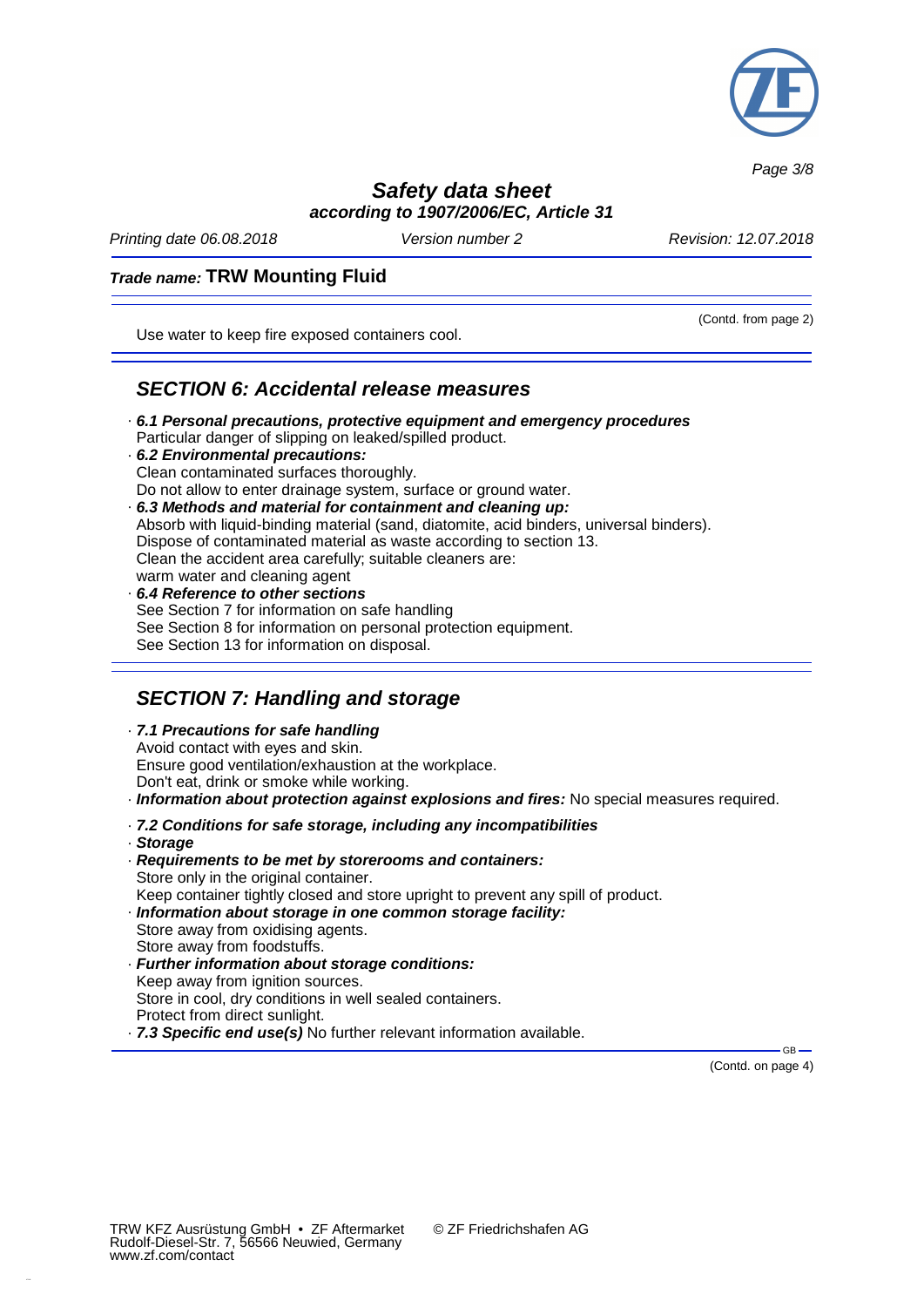

*Page 4/8*

### *Safety data sheet according to 1907/2006/EC, Article 31*

*Printing date 06.08.2018 Version number 2 Revision: 12.07.2018*

#### *Trade name:* **TRW Mounting Fluid**

(Contd. from page 3)

 $-$ GB $-$ 

# *SECTION 8: Exposure controls/personal protection*

- · *8.1 Control parameters*
- · *Components with limit values that require monitoring at the workplace:* The product does not contain any relevant quantities of materials with critical values that have to be monitored at the workplace.
- · *Additional information:* The lists that were valid during the compilation were used as basis.
- · *8.2 Exposure controls*
- · *Personal protective equipment*
- · *General protective and hygienic measures* Avoid close or long term contact with the skin. Wash hands during breaks and at the end of the work. · *Breathing equipment:*
- Not necessary if room is well-ventilated. Use breathing protection in case of insufficient ventilation. Filter B. · *Protection of hands:*
- Protective gloves, e.g. nitril rubber impregnated cotton gloves. To avoid skin problems reduce the wearing of gloves to the required minimum.
- · *Material of gloves* Chloroprene rubber, CR Nitrile rubber, NBR
- · *Penetration time of glove material* In case of a layer thickness of 0.33 mm the penetration time is longer than 480 minutes. · *Eye protection:*
- 



Tightly sealed safety glasses.

· *Limitation and supervision of exposure into the environment* Avoid the uncontrolled release into the environment.

# *SECTION 9: Physical and chemical properties*

| . 9.1 Information on basic physical and chemical properties<br>General Information |                 |                    |
|------------------------------------------------------------------------------------|-----------------|--------------------|
| · Appearance:                                                                      |                 |                    |
| Form:                                                                              | Fluid           |                    |
| Colour:                                                                            | Red             |                    |
| · Odour:                                                                           | Characteristic  |                    |
| Odour threshold:                                                                   | Not determined. |                    |
| · pH-value:                                                                        | Not applicable. |                    |
| Change in condition<br>Melting point/freezing point:                               | Not determined  |                    |
|                                                                                    |                 | (Contd. on page 5) |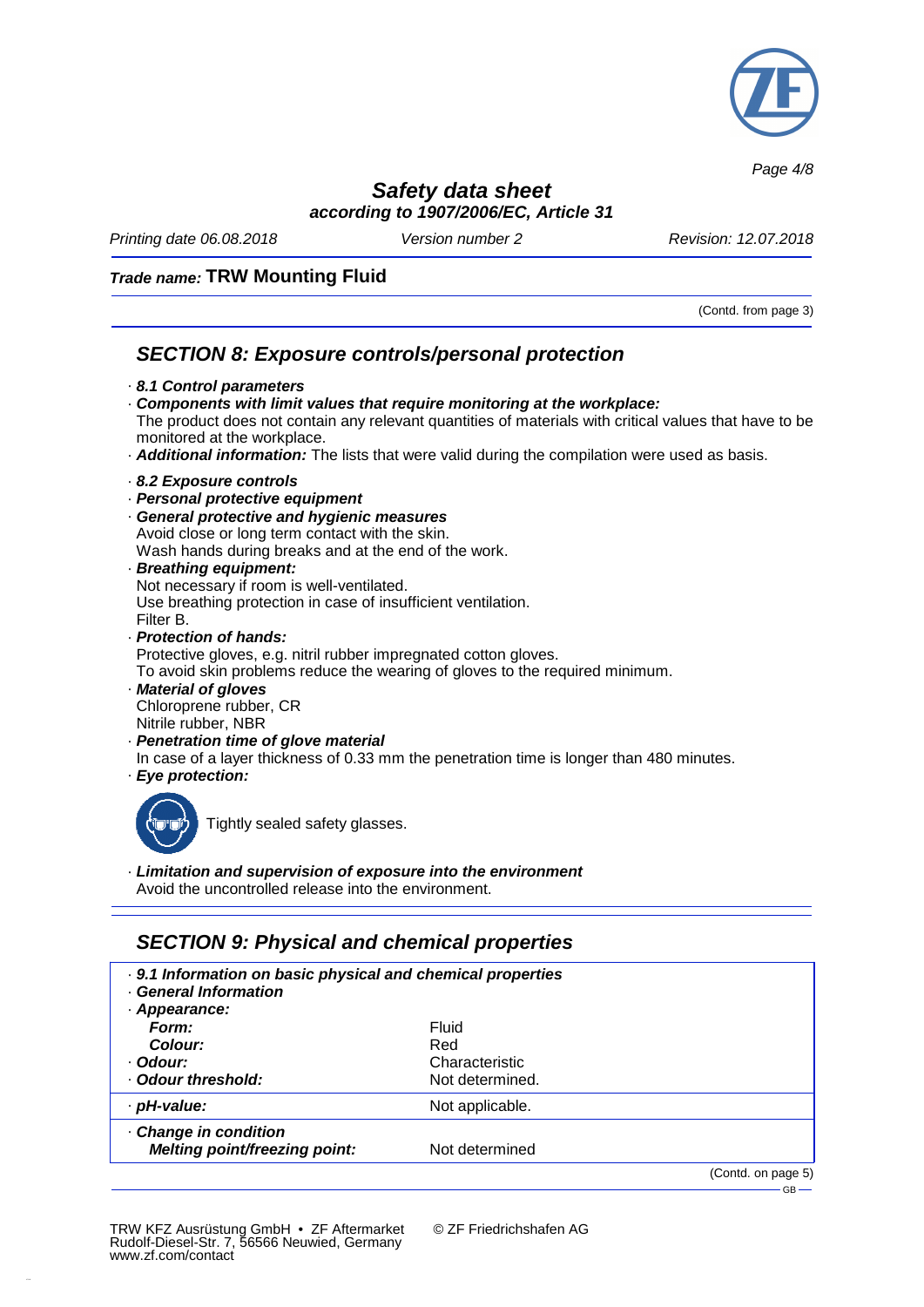

*Page 5/8*

## *Safety data sheet according to 1907/2006/EC, Article 31*

*Printing date 06.08.2018 Version number 2 Revision: 12.07.2018*

#### *Trade name:* **TRW Mounting Fluid**

|                                                         | (Contd. from page 4)                        |  |
|---------------------------------------------------------|---------------------------------------------|--|
| Initial boiling point and boiling range: Not determined |                                             |  |
| · Flash point:                                          | > 200 °C                                    |  |
| · Inflammability (solid, gaseous)                       | Not applicable.                             |  |
| · Self-inflammability:                                  | Product is not selfigniting.                |  |
| · Explosive properties:                                 | Product is not explosive.                   |  |
| · Vapour pressure:                                      | Not determined.                             |  |
| ⋅ Density at 20 °C<br>· Evaporation rate                | $0.96$ g/cm <sup>3</sup><br>Not determined. |  |
|                                                         |                                             |  |
| · Solubility in / Miscibility with                      |                                             |  |
| Water:                                                  | Insoluble                                   |  |
| · Partition coefficient: n-octanol/water:               | Not determined.                             |  |
| · Viscosity:                                            |                                             |  |
| dynamic:                                                | Not determined.                             |  |
| kinematic at 40 °C:                                     | 115 mm $2/s$                                |  |
| · Solvent content:                                      |                                             |  |
| <b>Organic solvents:</b>                                | $0.0\%$                                     |  |
| . 9.2 Other information                                 | No further relevant information available.  |  |

### *SECTION 10: Stability and reactivity*

- · *10.1 Reactivity* No further relevant information available.
- · *10.2 Chemical stability*
- · *Thermal decomposition / conditions to be avoided:*
- No decomposition if used and stored according to specifications.
- · *10.3 Possibility of hazardous reactions* No dangerous reactions known
- · *10.4 Conditions to avoid* No further relevant information available.
- · *10.5 Incompatible materials:* Avoid contact with strong oxidizing agents.
- · *10.6 Hazardous decomposition products:*
- None in case of intended use and storage in compliance with instructions.

# *SECTION 11: Toxicological information*

#### · *11.1 Information on toxicological effects*

- · *Acute toxicity* Based on available data, the classification criteria are not met.
- · *Primary irritant effect:*
- · *Skin corrosion/irritation* Based on available data, the classification criteria are not met.
- · *Serious eye damage/irritation* Splashes can cause temporary eye irritation.
- · *Respiratory or skin sensitisation* Sensitive persons can possibly have allergic reactions. This is also valid below the fixed levels of exposure.

(Contd. on page 6)

 $-GB -$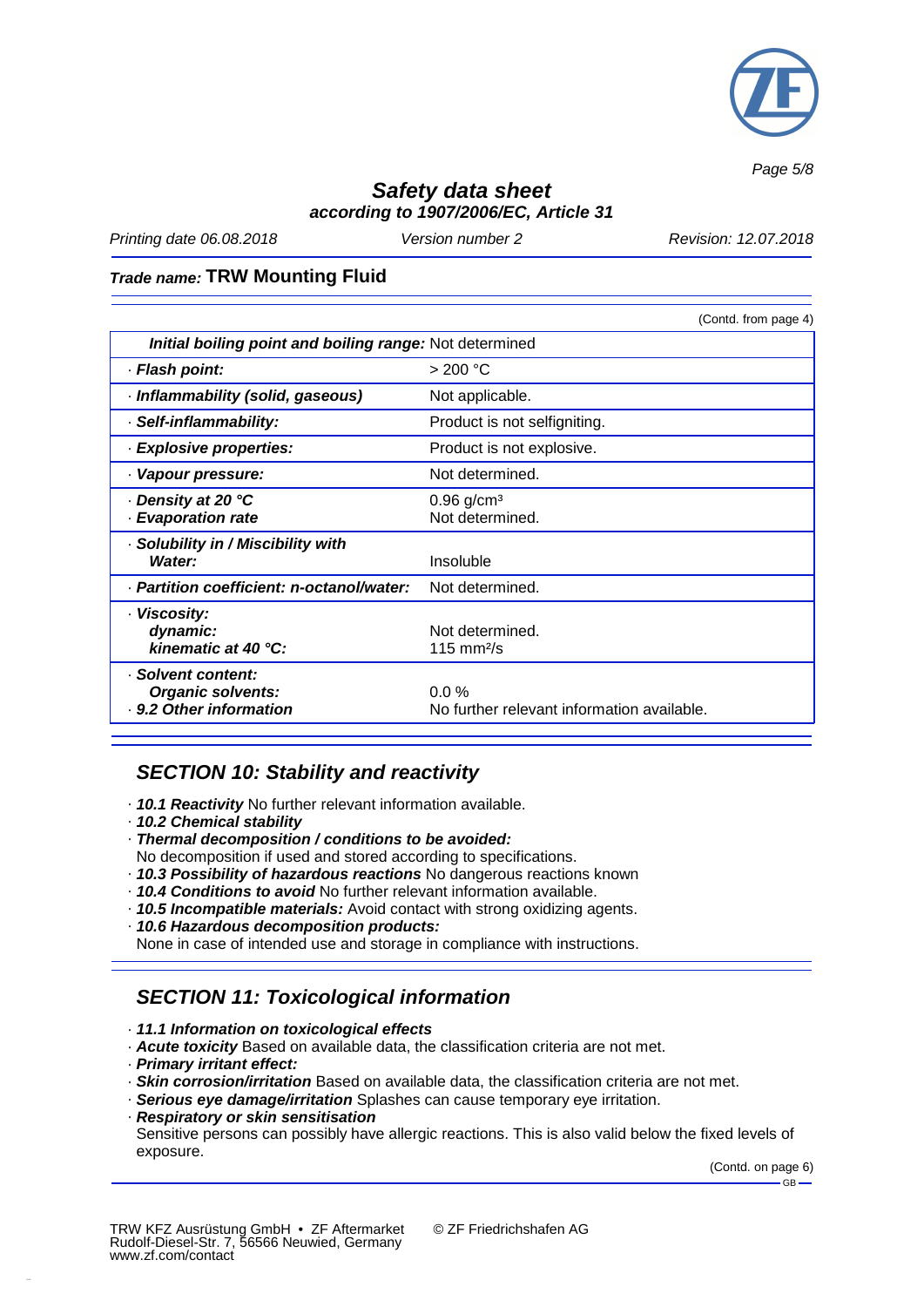

*Page 6/8*

### *Safety data sheet according to 1907/2006/EC, Article 31*

*Printing date 06.08.2018 Version number 2 Revision: 12.07.2018*

(Contd. from page 5)

 $GB -$ 

#### *Trade name:* **TRW Mounting Fluid**

- · *CMR effects (carcinogenity, mutagenicity and toxicity for reproduction)*
- · *Germ cell mutagenicity* Based on available data, the classification criteria are not met.
- · *Carcinogenicity* Based on available data, the classification criteria are not met.
- · *Reproductive toxicity* Based on available data, the classification criteria are not met.
- · *STOT-single exposure* Based on available data, the classification criteria are not met.
- · *STOT-repeated exposure* Based on available data, the classification criteria are not met.
- · *Aspiration hazard* Based on available data, the classification criteria are not met.

### *SECTION 12: Ecological information*

- · *12.1 Toxicity*
- · *Aquatic toxicity:* No further relevant information available.
- · *12.2 Persistence and degradability* No further relevant information available.
- · *Other information:* There are no data available about the preparation.
- · *12.3 Bioaccumulative potential* No further relevant information available.
- · *12.4 Mobility in soil* No further relevant information available.
- · *Additional ecological information:*
- · *General notes:*

Water hazard class 1 (German Regulation) (Self-assessment): slightly hazardous for water. Do not allow undiluted product or large quantities of it to reach ground water, water bodies or sewage system.

- · *12.5 Results of PBT and vPvB assessment*
- · *PBT:* Not applicable.
- · *vPvB:* Not applicable.
- · *12.6 Other adverse effects* No further relevant information available.

### *SECTION 13: Disposal considerations*

· *13.1 Waste treatment methods*

#### · *Recommendation*

The waste code numbers mentioned are recommendations based on the probable use of the product.

Must be specially treated under adherence to official regulations.

| · European waste catalogue |                                                                                                                                                                                                                   |  |
|----------------------------|-------------------------------------------------------------------------------------------------------------------------------------------------------------------------------------------------------------------|--|
| 07 00 00                   | <b>WASTES FROM ORGANIC CHEMICAL PROCESSES</b>                                                                                                                                                                     |  |
| 07 06 00                   | wastes from the MFSU of fats, grease, soaps, detergents, disinfectants and cosmetics                                                                                                                              |  |
|                            | 07 06 99 wastes not otherwise specified                                                                                                                                                                           |  |
| 16 00 00                   | <b>WASTES NOT OTHERWISE SPECIFIED IN THE LIST</b>                                                                                                                                                                 |  |
|                            | 16 01 00 end-of-life vehicles from different means of transport (including off-road machinery) and<br>wastes from dismantling of end-of-life vehicles and vehicle maintenance (except 13, 14,<br>16 06 and 16 08) |  |
| 16 01 99                   | wastes not otherwise specified 16.2.2001 L 47/23 Official Journal of the European<br><b>Communities EN</b>                                                                                                        |  |
|                            | (Contd. on page 7)                                                                                                                                                                                                |  |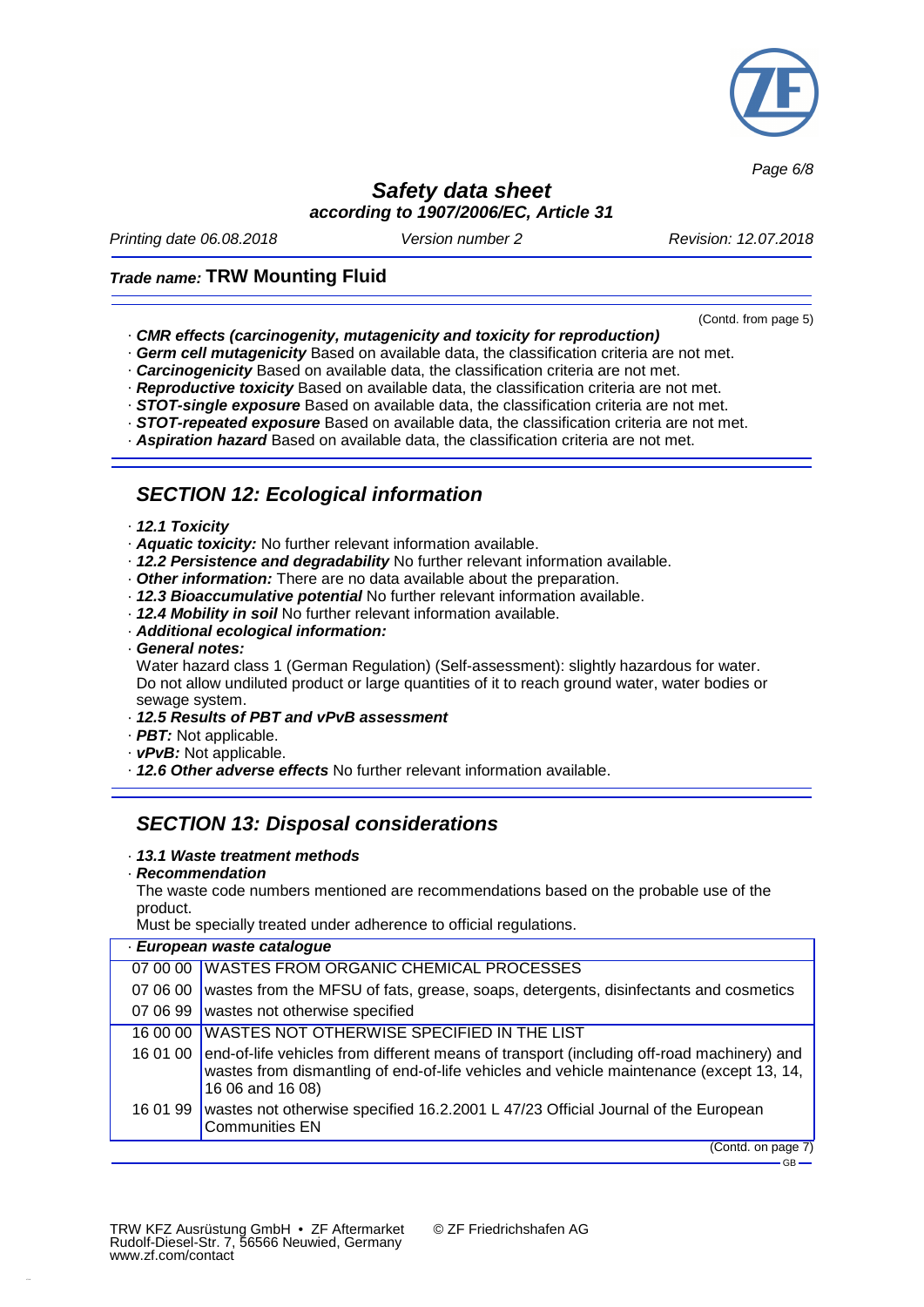

*Page 7/8*

### *Safety data sheet according to 1907/2006/EC, Article 31*

*Printing date 06.08.2018 Version number 2 Revision: 12.07.2018*

#### *Trade name:* **TRW Mounting Fluid**

(Contd. from page 6)

#### · *Uncleaned packagings:*

· *Recommendation:*

Dispose of packaging according to regulations on the disposal of packagings. Non contaminated packagings can be used for recycling. Empty contaminated packagings thoroughly. They can be recycled after thorough and proper cleaning.

Packagings that cannot be cleaned are to be disposed of in the same manner as the product.

## *SECTION 14: Transport information*

| 14.1 UN-Number<br>· ADR, ADN, IMDG, IATA                                                      | Void                                                    |  |
|-----------------------------------------------------------------------------------------------|---------------------------------------------------------|--|
| 14.2 UN proper shipping name<br>· ADR, ADN, IMDG, IATA                                        | Void                                                    |  |
| 14.3 Transport hazard class(es)                                                               |                                                         |  |
| · ADR, ADN, IMDG, IATA<br>· Class                                                             | Void                                                    |  |
| 14.4 Packing group<br>· ADR, IMDG, IATA                                                       | Void                                                    |  |
| · 14.5 Environmental hazards:<br>· Marine pollutant:                                          | No.                                                     |  |
| 14.6 Special precautions for user                                                             | Not applicable.                                         |  |
| 14.7 Transport in bulk according to Annex II<br>of Marpol and the IBC Code<br>Not applicable. |                                                         |  |
| - Transport/Additional information:                                                           | Not dangerous according to the above<br>specifications. |  |
| - UN "Model Regulation":                                                                      | Void                                                    |  |

# *SECTION 15: Regulatory information*

- · *15.1 Safety, health and environmental regulations/legislation specific for the substance or mixture*
- · *Directive 2012/18/EU*
- · *Named dangerous substances - ANNEX I* None of the ingredients is listed.
- · *National regulations*

· *Water hazard class:* Water hazard class 1 (Self-assessment): slightly hazardous for water.

- · *Substances of very high concern (SVHC) according to REACH, Article 57*
- None of the ingredients is contained.

(Contd. on page 8) GB